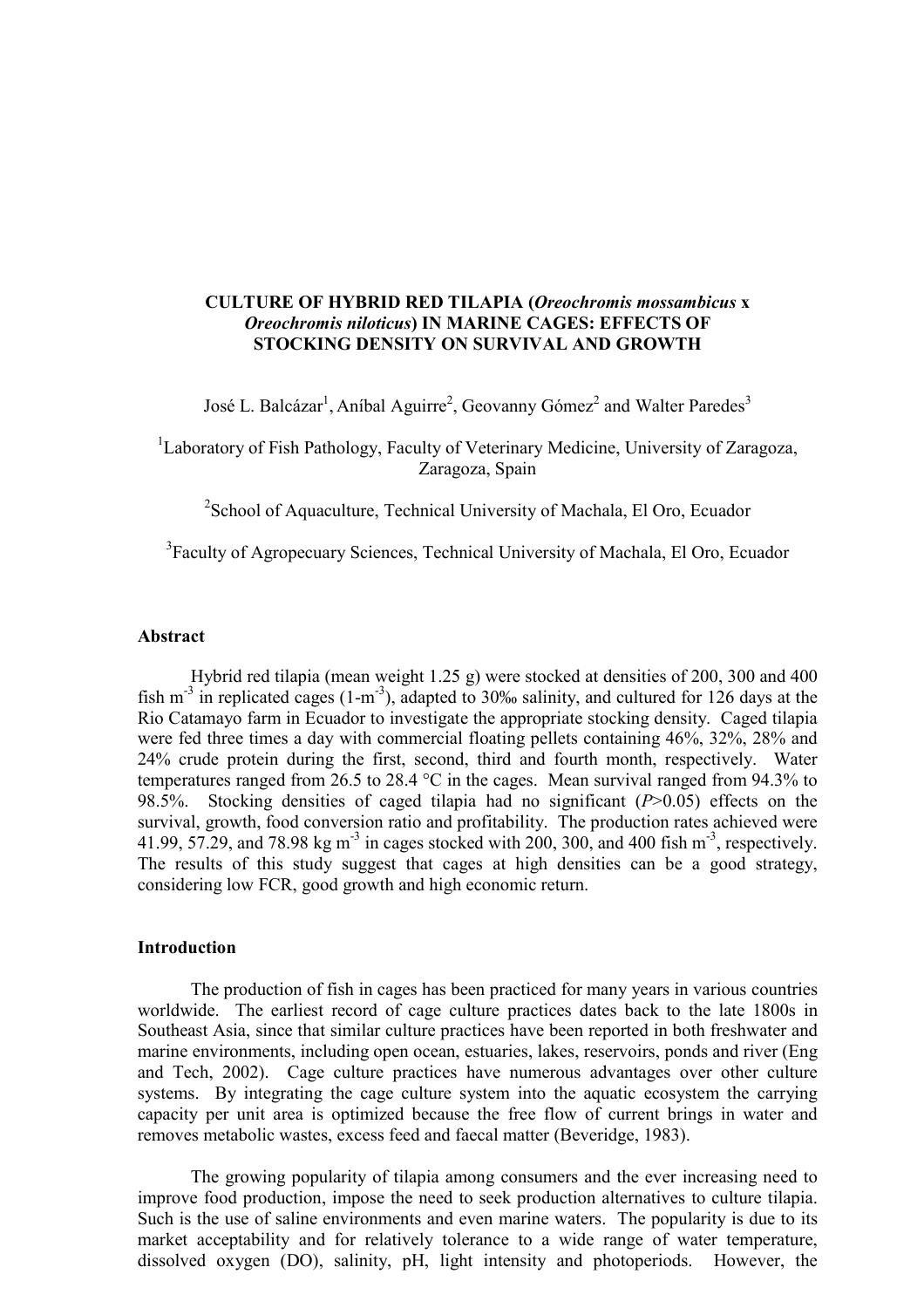determination of stocking density for cultured tilapia is essential for the maximization of its production, profitability and sustainability.

Therefore, the purpose of this study was to evaluate the effects of stocking density of hybrid tilapia (*Oreochromis mossambicus* × *Oreochromis niloticus*) on survival and growth in marine cages.

#### **Material and methods**

### *General description*

The trial was conducted at the Rio Catamayo farm located at the Puerto Hualtaco in El Oro Province, Ecuador. The 4-month experiment ran from February to May 2002. Hybrids of red tilapia (1.25±0.06 g) were purchased from a local farm and acclimated to 30‰ salinity in acclimation tanks by raising salinity level 5‰ for six days.

The experimental design comprised three treatments (densities of T1 100, T2 200 and T3 300 fish m<sup>-3</sup>), carried out in four replicates, using twelve  $1.0 \text{--} m^3$  ( $1.0 \times 2.0 \times 0.5 \text{ m}$ ) floating cages in a randomized block design to facilitate analysis in a 6000-m2 fertilized earthen pond. Floating cages were made of polyethylene netting hanging from a structure of timber.

During the first 4 weeks, fish were fed at a rate of  $10\%$  body weight day<sup>-1</sup>; thereafter, the feeding rate was reduced to 2% body weight day<sup>-1</sup> based on the biweekly sample weight of caged fish. Feed protein content was 46%, 32%, 28% and 24% during the first, second, third and fourth month, respectively. Fish were fed three times a day (06:30, 12:30 and 18:30 h) with commercial floating pelleted feed (Grupo Corporativo Agroindustrial, Agripac S.A.) according to the protocol established by the Department of Aquaculture (Technical University of Machala, Ecuador).

#### *Monitoring of fish stocks and environmental conditions*

Around 10% of fish in each treatment were sampled every 2 weeks in order to determine weight (Ohaus portable balance;  $\pm$  0.1 g) and total lengths (measuring board;  $\pm$  1.0 mm). At final harvest, all fish were weighed, measured and the survival rate and mean weight were determined. Daily weight gain (DWG) and feed conversion ratio (FCR) were calculated by using the following formulae:  $FCR =$  weight of diet fed  $(kg)/\text{total}$  wet weight gain (kg);  $DWG = \text{final weight-inital weight/time (days)}$ .

Water samples were taken every day of each cage at about 07:00 h for the analysis of pH. Temperature and dissolved oxygen (DO) were measured in each cage at 06:00 and 18:00 h with a YSI model 54 oxygen meter (Yellow Springs Instruments, Yellow Springs, Ohio, USA) and visibility was measured at 12:00 h using a Secchi disk. The total ammonia nitrogen (TAN) and unionized ammonia nitrogen (UIA-N) in each cage were determined biweekly (Strickland and Parsons, 1972; Albert, 1973).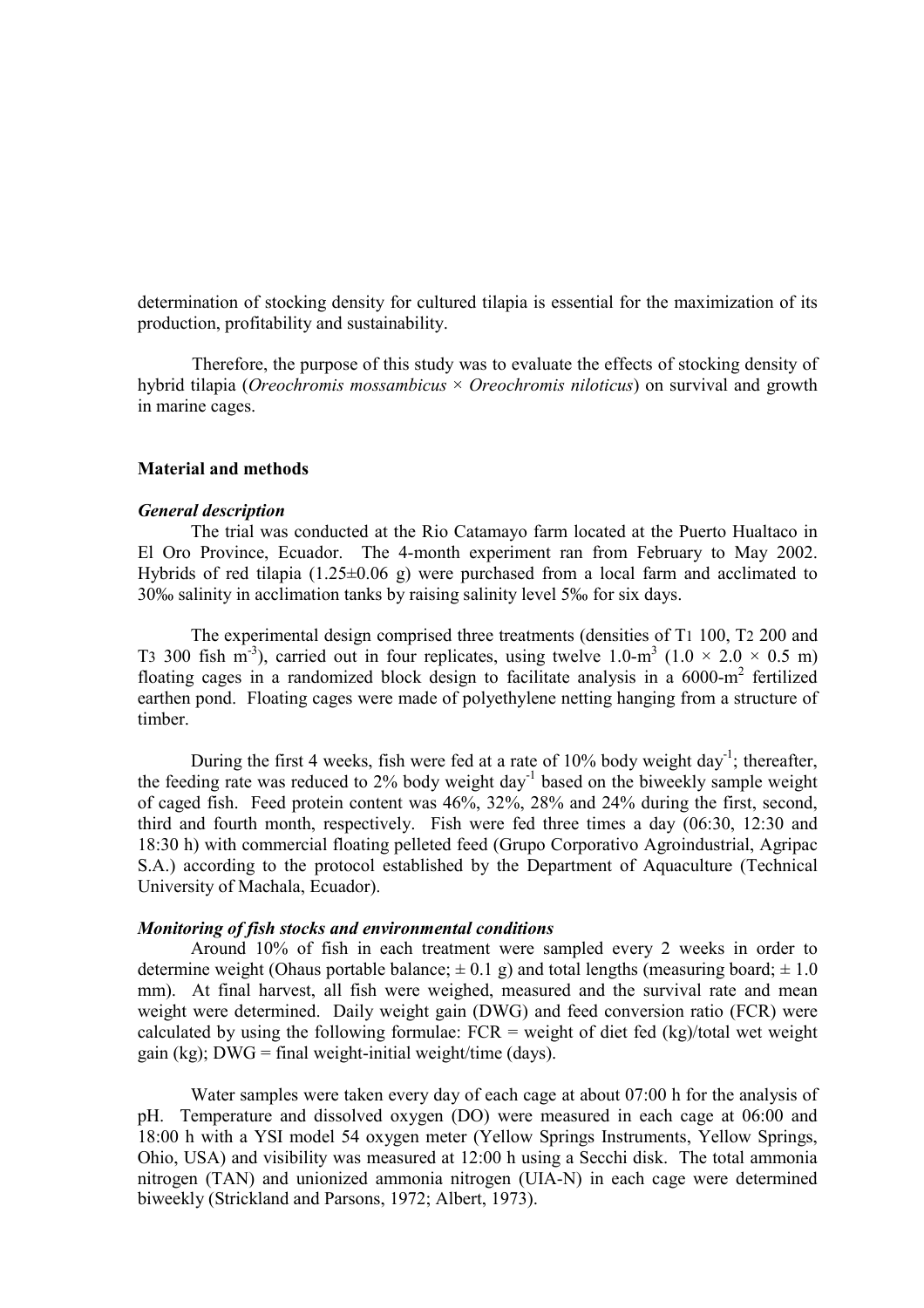### *Statistical analysis*

To determine if significant differences exist between the different treatments and the parameters tested, all results were analysed using two-way analysis of variance (ANOVA) and Duncan's multiple comparison of the means. Statistical analyses for survival rates were performed on data after arcsine transformations. Probabilities of *P*<0.05 were considered significant.

# **Results**

Statistical analysis displayed no significant difference (*P*>0.05) on the growth (Fig. 1) and survival of the animals after 4 months on the different treatments. In addition, no significant difference (*P*>0.05) was found between any of the treatments in terms of feed conversion ratio. The results are presented in Table 1.

| <b>Variables</b>               | <b>ANOVA</b><br>result | T1                         | T2                         | T3                         |
|--------------------------------|------------------------|----------------------------|----------------------------|----------------------------|
| Experimental Period (days)     |                        | 126                        | 126                        | 126                        |
| Density (fish/cage)            |                        | 200                        | 300                        | 400                        |
| Stocking weight (g)            |                        | $1.25 \pm 0.07$            | $1.25 \pm 0.05$            | $1.25 \pm 0.07$            |
| Biomass at stocking $(kg/m^3)$ |                        | $0.25 \pm 0.01$            | $0.38 \pm 0.01$            | $0.50 \pm 0.03$            |
| Harvest weight (kg)            | $P \geq 0.05$          | $0.22 \pm 0.03^{\text{a}}$ | $0.20 \pm 0.02^a$          | $0.20 \pm 0.03^{\text{a}}$ |
| Biomass at harvest $(kg/m^3)$  |                        | $41.99 \pm 1.42$           | $57.29 \pm 1.67$           | $78.98 \pm 1.63$           |
| $DWG$ (g/fish day)             | $P \ge 0.05$           | $1.71 \pm 0.07^{\text{a}}$ | $1.59 \pm 0.05^{\text{a}}$ | $1.57 \pm 0.08^a$          |
| Feed intake (kg)               |                        | $54.04\pm0.12$             | $71.51 \pm 0.80$           | $101.41 \pm 0.98$          |
| <b>FCR</b>                     | $P \ge 0.05$           | $1.29 \pm 0.06^a$          | $1.25 \pm 0.05^{\text{a}}$ | $1.29 \pm 0.06^a$          |
| Survival $(\% )$               | $P \geq 0.05$          | $96.50 \pm 2.10^a$         | $94.30 \pm 2.30^a$         | $98.50 \pm 2.20^a$         |

Table 1. Growth performance of hybrid red tilapia stocked in  $1-m<sup>3</sup>$  cages at 200, 300 and 400 fish over a 4-month period.

An ANOVA was carried out on each variable to compare the treatments. Duncan's test results are specified by superscript letters.

There were no significant (*P*>0.05) differences for measured water quality parameters among treatments at the end of the experiment. Water temperature averaged 27°C in the pond where the cages were suspended. Dissolved oxygen ranged from 4.74 to 4.97 mg  $L^{-1}$ , visibility from 42 to 47 cm, the pH between 6.6 and 7.6 un-ionized ammonia-nitrogen ranged from 0.02 to 0.03 while TAN ranged from 0.08 to 0.12 throughout the experimental period (Table 2).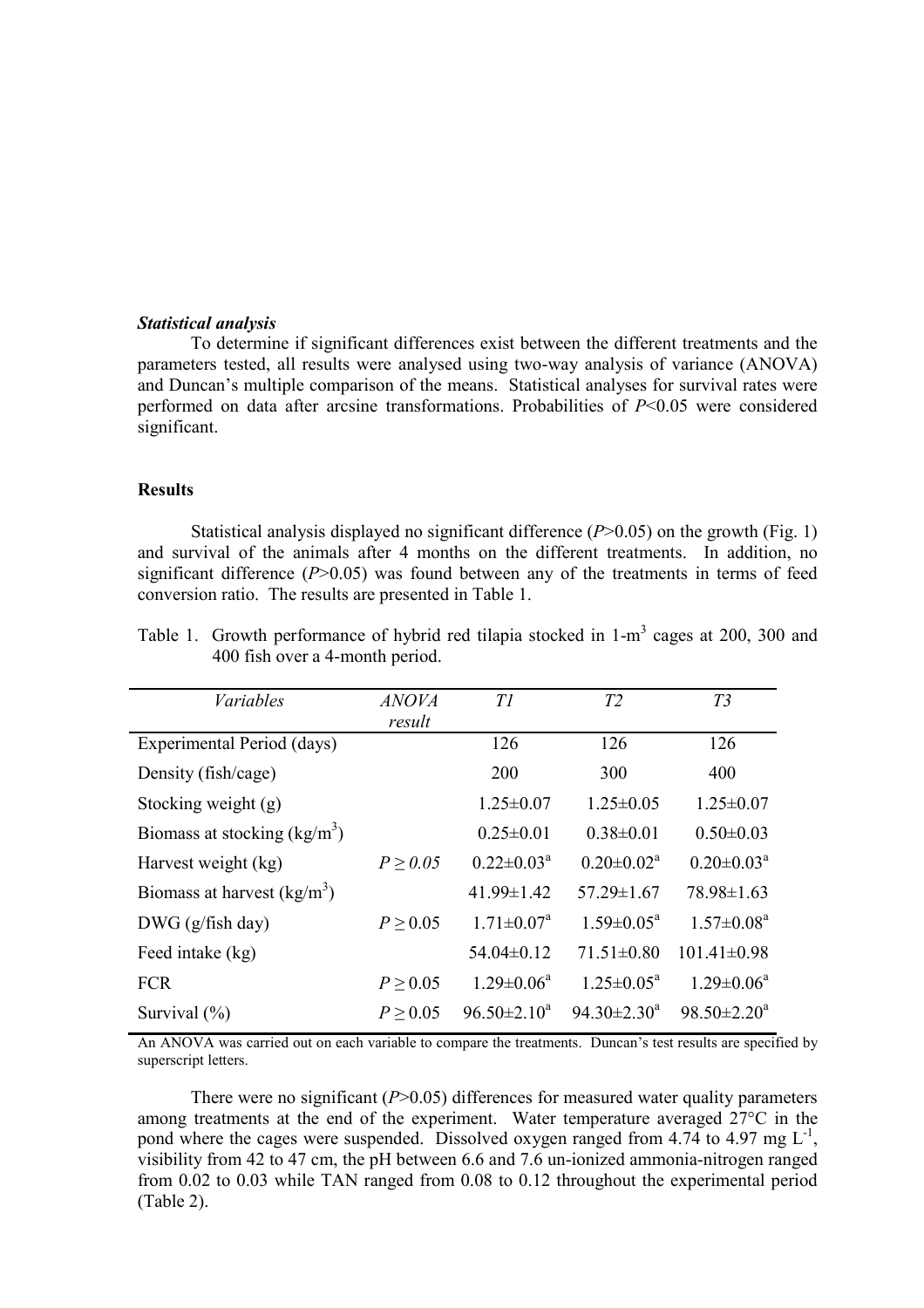| Parameter                 | TΙ                         | T2                         | T3                      |
|---------------------------|----------------------------|----------------------------|-------------------------|
| Temperature $(^{\circ}C)$ | $26.5 - 28.4$              | $26.5 - 28.4$              | $26.5 - 28.4$           |
| pH                        | $7.6 - 6.7$                | $7.6 - 6.6$                | $7.5 - 6.6$             |
| DO (mg $O2/liter$ )       | $4.97 \pm 0.88^{\text{a}}$ | $4.79 \pm 0.83^{\text{a}}$ | $4.74 \pm 0.85^{\circ}$ |
| TAN (mg N/liter)          | $0.08 \pm 0.12^a$          | $0.08 \pm 0.10^a$          | $0.12 \pm 0.20^a$       |
| UIA-N (mg N/liter)        | $0.02 \pm 0.04^a$          | $0.02 \pm 0.04^a$          | $0.03 \pm 0.06^a$       |
| Visibility (cm)           | $42 - 47$                  | $42 - 47$                  | $42 - 47$               |

Table 2. Water quality data recorded in fishcages.

Values with the same letter are statistically not significantly different (*P*>0.05). T1 (200 fish/cage), T2 (300 fish/cage), T3 (400 fish/cage).

### **Discussion**

Water quality was within the tolerable range for fish throughout the experiment. In addition, tilapia hybrids that have descended from an *O. mossambicus* parent are believed to be highly tolerant to saline waters (Romana-Eguia and Eguia, 1999). In our study, stocking density did not affect survival, growth, condition or food conversion in hybrid red tilapia (*Oreochromis mossambicus* x *Oreochromis niloticus*) suggesting that higher densities may be used. Similar observations were reported by Watanabe *et al*. (1990) in the marine cage culture of monosex male Florida red tilapia fed 84 days at densities of 100, 200 and 300 fish  $m<sup>-3</sup>$ . Weight gains of this study caged were similar to reported previously (0.56 to 2.49 g per fish day<sup>-1</sup>) for intensive cage culture of Nile tilapia in ponds (Guerrero, 1979 and McGinty, 1991).

These date suggest that stocking fish in cages, at high densities  $(400 \text{ fish m}^{-3})$  can be a good strategy, considering low FCR, good growth, high economic return and reduction of costs since cages can be placed either inside grow-out ponds or in another appropriate water bodies available on the farm and are a viable alternative to ponds for the culture of hybrid red tilapia. Further research should evaluate the effect of higher densities in cages required to support maximum fish production.

## **Acknowledgement**

The authors wish to thank Mr. Luis Aguirre for his financial assistance and Dr. Ignacio de Blas for his assistance with statistical analysis. This is a part of Anibal Aguirre and Geovanny Gomez's dissertation for the degree of Engineer in Aquaculture.